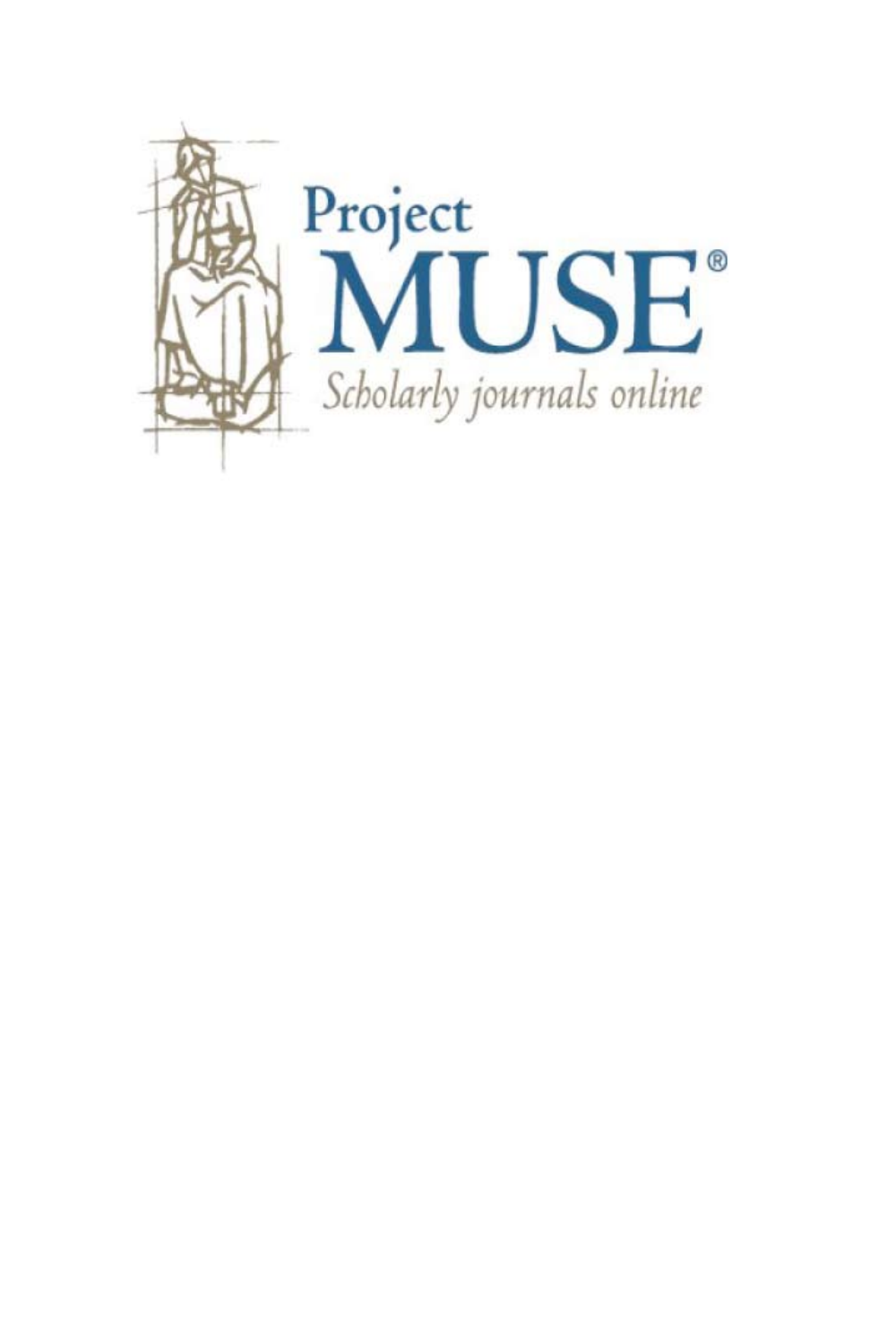## **Elections Without Democracy**

# THE MENU OF MANIPULATION

*Andreas Schedler*

*Andreas Schedler is professor of political science at the Facultad Latinoamericana de Ciencias Sociales (FLACSO) in Mexico City. He chairs the Committee on Concepts and Methods of the International Political Science Association* (www.concepts-methods.org). *His current research focuses on the Mexican transition from electoral authoritarianism in comparative perspective.*

 $T<sub>he</sub>$  idea of democracy has become so closely identified with elections that we are in danger of forgetting that the modern history of representative elections is a tale of authoritarian manipulations as much as it is a saga of democratic triumphs. Historically, in other words, elections have been an instrument of authoritarian control as well as a means of democratic governance.

Since the early days of the "third wave" of global democratization, it has been clear that transitions from authoritarian rule can lead anywhere. Over the past quarter-century, many have led to the establishment of some form of democracy. But many others have not. They have given birth to new forms of authoritarianism that do not fit into our classic categories of one-party, military, or personal dictatorship. They have produced regimes that hold elections and tolerate some pluralism and interparty competition, but at the same time violate minimal democratic norms so severely and systematically that it makes no sense to classify them as democracies, however qualified. These electoral regimes do not represent limited, deficient, or distorted forms of democracy. They are instances of authoritarian rule. The time has come to abandon misleading labels and to take their nondemocratic nature seriously. 1

Electoral authoritarian regimes neither practice democracy nor resort regularly to naked repression. By organizing periodic elections they try to obtain at least a semblance of democratic legitimacy, hoping to satisfy external as well as internal actors. At the same time, by placing those elections under tight authoritarian controls they try to cement their con-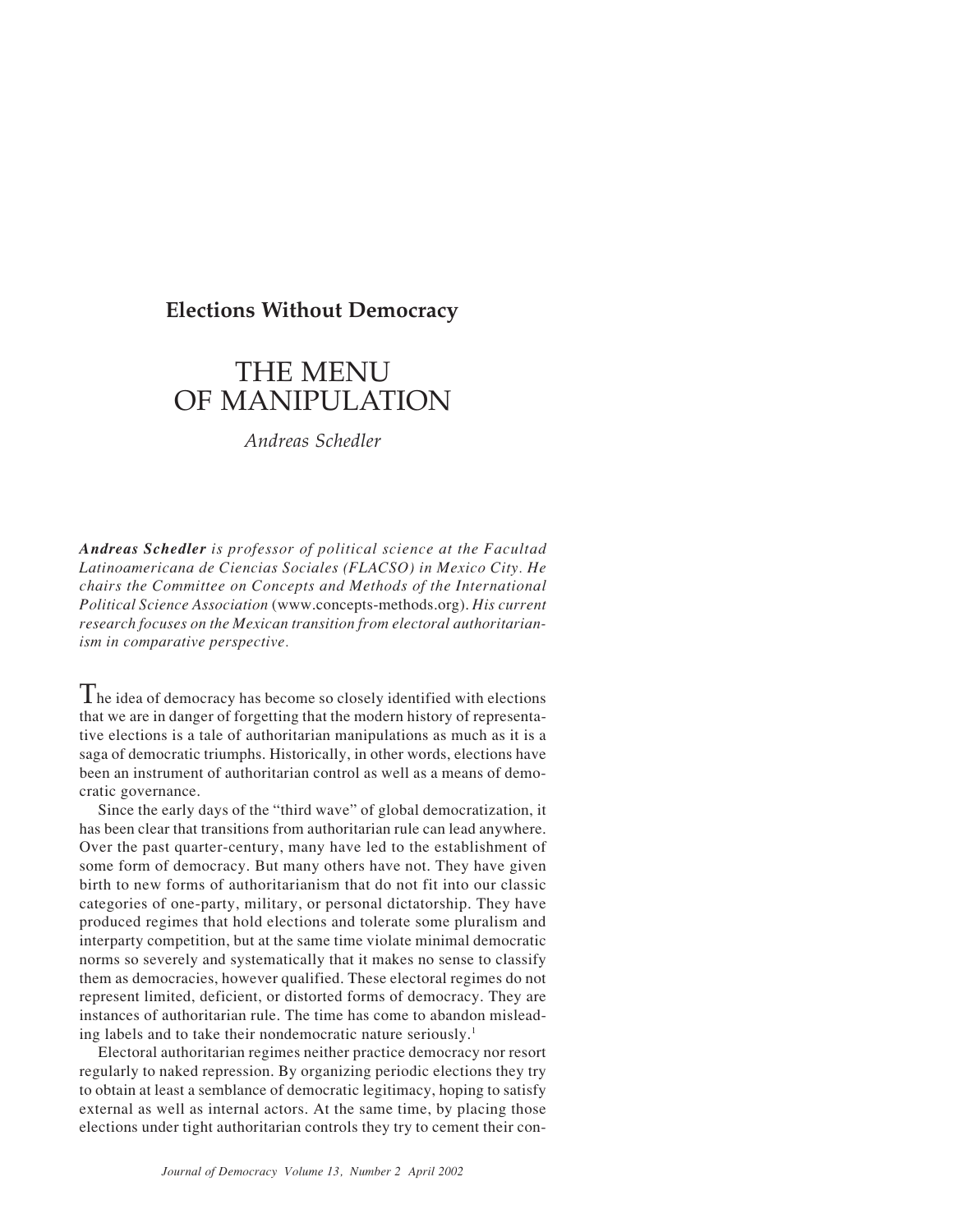tinued hold on power. Their dream is to reap the fruits of electoral legitimacy without running the risks of democratic uncertainty. Balancing between electoral control and electoral credibility, they situate themselves in a nebulous zone of structural ambivalence. Delimiting the blurry frontiers of electoral authoritarianism cannot help but be a complex and controversial task. Perhaps the best way to get a handle on the problem is take a fresh look at the normative presuppositions that underlie the idea of democratic elections.

But what does "democracy" mean in this context? How sharp is the distinction between "democratic" and "authoritarian" regimes? Political democracy, some argue, is not a matter of "either/or" but of more or less: Democracy is not simply present or absent, but admits of degrees. Others object that a qualitative difference separates democracy from authoritarianism. Authoritarian regimes are not *less* democratic than democracies, but plainly *un*democratic. While debate over these issues among scholars and practitioners has been polemical and inconclusive, the idea of electoral authoritarianism combines insights from both perspectives. It introduces gradation while retaining the idea of thresholds.

## **The Foggy Zone**

Most regimes today are neither clearly democratic nor fully authoritarian. They inhabit the wide and foggy zone between liberal democracy and closed authoritarianism. To order this universe of ambiguous regimes some authors have been working with broad intermediate categories like "democratizing regime" or "semidemocracy." Others have been developing lists of more specific "diminished subtypes" such as "illiberal" or "delegative" democracy. Here, I propose to fill the conceptual space between the opposite poles of liberal democracy and closed authoritarianism with two symmetrical categories: electoral democracy and electoral authoritarianism. The resulting fourfold typology captures significant variation in the broad area between the poles without abandoning the idea that a meaningful distinction may be drawn between democratic and authoritarian regimes.

The distinction between liberal and electoral democracies derives from the common idea that elections are a necessary but not a sufficient condition for modern democracy. Such a regime cannot exist without elections, but elections alone are not enough. While liberal democracies go beyond the electoral minimum, electoral democracies do not. They manage to "get elections right" but fail to institutionalize other vital dimensions of democratic constitutionalism, such as the rule of law, political accountability, bureaucratic integrity, and public deliberation.

The distinction between electoral democracy and electoral authoritarianism builds upon the common affirmation that democracy requires elections, but not just any kind of elections. The idea of democratic self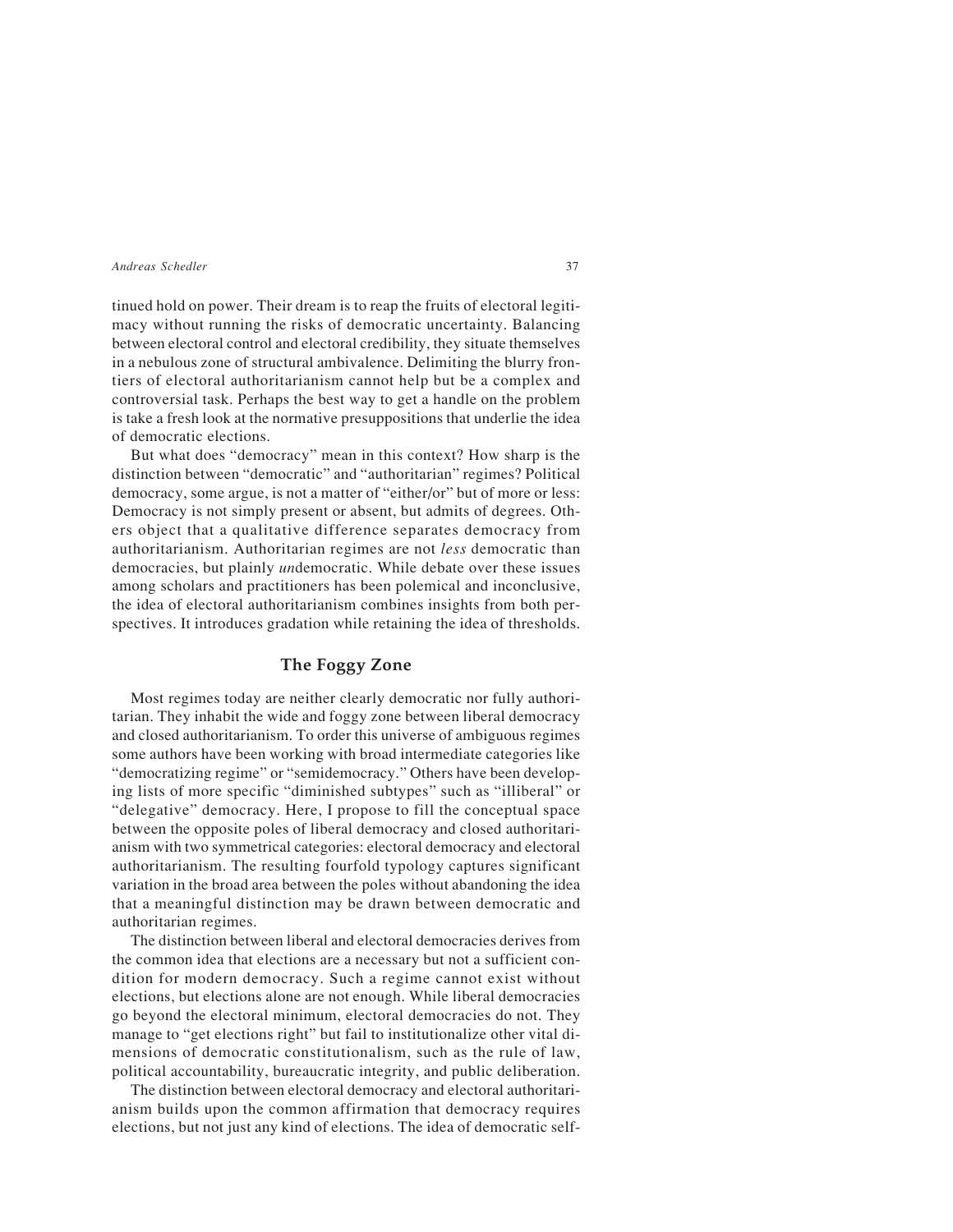government is incompatible with electoral farces. In the common phrasing, elections must be "free and fair" in order to pass as democratic. Under electoral democracy, contests comply with minimal democratic norms; under electoral authoritarianism, they do not.

At present, most authoritarian regimes hold some sort of elections. But not all such contests are created equal. It is the nature of these contests that divides electoral authoritarianism from closed authoritarianism. Some are shams that nobody can take seriously; others are occasions of struggle that nobody can ignore. Moreover, as soon as elections cross a hard-to-specify but real threshold of openness and competitiveness, they tend to take on a life of their own. The threshold may be ill defined and its exact position may vary over time and across cases. But once a regime moves beyond it, elections stop being shams and start playing "enough of a role in the constitution of power" to compel both rulers and opposition forces "genuinely to care" about them. 2

The present essay will primarily survey the contested center of the continuum, the boundary between electoral democracies and electoral authoritarianism. It starts from the assumption that a coherent set of minimal democratic norms exists that any democratic regime must fulfill. In principle, a regime leaves democratic ground the moment it violates at least one of the constitutive norms that make elections democratic. At the outset, though, let us avoid illusions of precision. The idea of a logical set of democratic norms circumscribes the core issues that must be addressed by anyone who wishes to set electoral democracies apart from electoral autocracies. But where empirical reality is fuzzy, no amount of conceptual sophistication will allow us to draw clear and consensual lines between regime types. On the contrary, regime boundaries tend to be blurry and controversial to the extent that their constitutive norms are idealizations that admit varying degrees of realization in actual political practice.

Democratic norms are not *perfectly* realized anywhere, even in advanced democracies. Access to the electoral arena always has a cost and is never perfectly equal; the scopes and jurisdictions of elective offices are everywhere limited; electoral institutions invariably discriminate against somebody inside or outside the party system; and democratic politics is never quite sovereign but always subject to societal as well as constitutional constraints.

Moreover, the distinction between obeying and transgressing democratic norms is imprecise. There is much room for nuance and ambivalence. In politics as in other types of competitive activities, bending and circumventing the rules may sometimes be considered "part of the game." Anyone familiar with the often-messy business of monitoring elections knows that vote fraud can be a very complicated, shadowy, and slippery affair that causes domestic and international observers to pull their hair out by the handful. Much practical knowledge and painstaking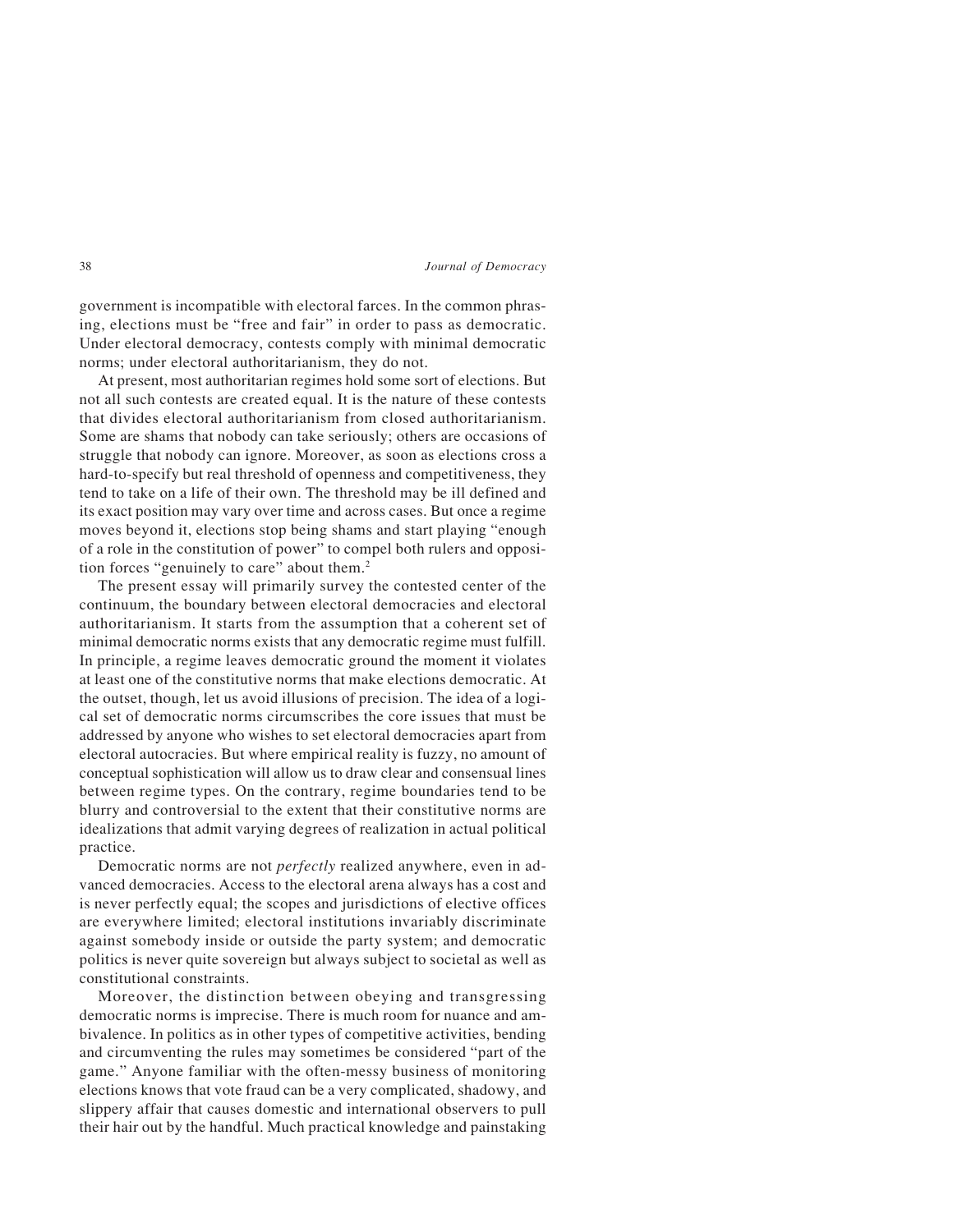|                | <b>NORMATIVE PREMISES OF</b><br><b>DIMENSIONS OF</b> |                                                                                                                                                  | The Chan of Bemockanic Choice<br><b>STRATEGIES OF NORM VIOLATION</b>                                                                                                                                                 |  |  |
|----------------|------------------------------------------------------|--------------------------------------------------------------------------------------------------------------------------------------------------|----------------------------------------------------------------------------------------------------------------------------------------------------------------------------------------------------------------------|--|--|
|                | <b>CHOICE</b>                                        | <b>DEMOCRATIC CHOICE</b>                                                                                                                         |                                                                                                                                                                                                                      |  |  |
| $\mathbf{1}$   | The object<br>of choice                              | Empowerment: Democratic<br>elections involve the<br>delegation of decision-<br>making authority.                                                 | • Reserved positions: limiting the scope<br>of elective offices<br>· Reserved domains: limiting the<br>jurisdiction of elective offices                                                                              |  |  |
| $\overline{2}$ | The range<br>of choice                               | Freedom of supply: Citizens<br>must be free to form, join,<br>and support conflicting parties,<br>candidates, and policies.                      | • Exclusion of opposition forces:<br>restricting access to the electoral arena<br>• Fragmentation of opposition forces:<br>disorganizing electoral dissidence                                                        |  |  |
| 3              | The formation<br>of preferences                      | Freedom of demand: Citizens<br>must be able to learn about<br>available alternatives through<br>access to alternative sources<br>of information. | • Repression: restricting political and<br>civil liberties<br>• Unfairness: restricting access to<br>media and money                                                                                                 |  |  |
| $\overline{4}$ | The agents<br>of choice                              | <i>Inclusion:</i> Democracy assigns<br>equal rights of participation<br>to all full members of the<br>political community.                       | • Formal disenfranchisement: legal<br>suffrage restrictions<br>• Informal disenfranchisement: practical<br>suffrage restrictions                                                                                     |  |  |
| 5              | The expression<br>of preferences                     | <i>Insulation:</i> Citizens must be<br>free to express their electoral<br>preferences.                                                           | • Coercion: voter intimidation<br>• <i>Corruption</i> : vote buying                                                                                                                                                  |  |  |
| 6              | The aggregation<br>of preferences                    | <i>Integrity:</i> One person, one<br>vote. The democratic ideal of<br>equality demands weighting<br>votes equally.                               | · Electoral fraud: "redistributive"<br>election management<br>• Institutional bias: "redistributive"<br>electoral rules                                                                                              |  |  |
| $\overline{7}$ | The consequences<br>of choice                        | Irreversibility: Elections<br>without consequences do not<br>qualify as democratic.                                                              | • Tutelage: preventing elected officers<br>from exercising their constitutional<br>powers<br>• Reversal: preventing victors from<br>taking office, or elected officers from<br>concluding their constitutional terms |  |  |

### **TABLE 1—THE CHAIN OF DEMOCRATIC CHOICE**

methodological analysis have gone toward devising methods that allow monitors to distinguish massive fraud from widespread but unsystematic irregularities, but the results so far are hardly conclusive.

As a consequence, the dual challenge of defining reasonable normative and empirical thresholds is often a matter of context-sensitive judgment rather than precise measurement. Difficult cases will continue to stir up controversy. Still, the existence of foggy zones does not mean that no meaningful distinctions can be drawn between electoral democracies and electoral autocracies.

## **The Chain of Democratic Choice**

To survey the complex and controversial frontier between electoral democracy and electoral authoritarianism, it seems fruitful to rely on the guiding idea that democratic elections are mechanisms of social choice under conditions of freedom and equality. To qualify as democratic, elections must offer an effective choice of political authorities among a community of free and equal citizens. Following Robert Dahl, this demo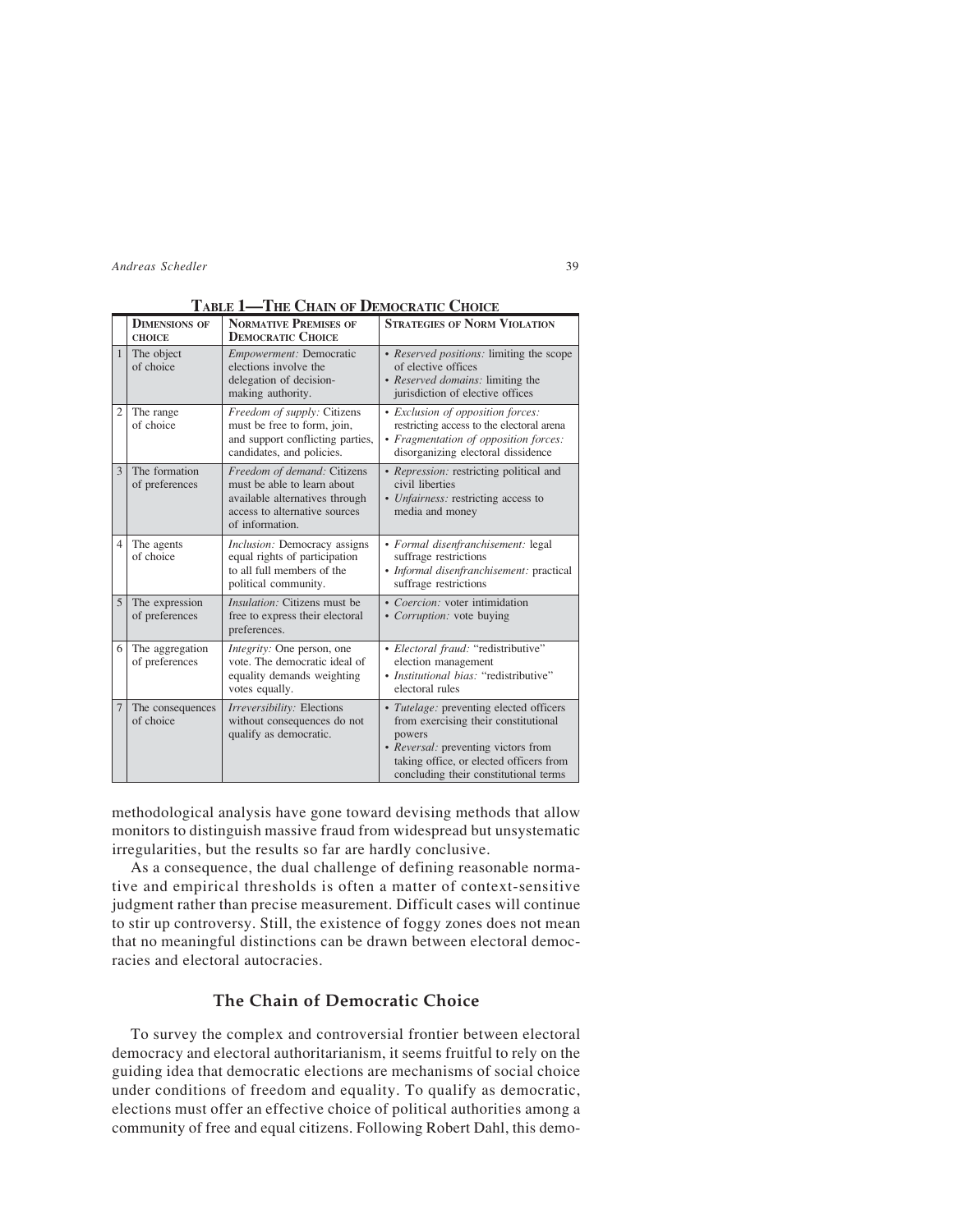cratic ideal requires that all citizens enjoy "unimpaired opportunities" to "formulate" their political preferences, to "signify" them to one another, and to have them "weighed equally" in public decision making. 3 Building upon Dahl, let us delineate seven conditions that must exist if regular elections are to fulfill the promise of effective democratic choice. The ensuing list, summarized in Table 1 on the previous page, covers every stage from the original structure to the final consequences of voter choice. Together, these conditions form a metaphorical chain which, like a real chain, holds together only so long as each of its links remains whole and unbroken.

*1) Empowerment.* Political elections are about citizens wielding power. Voters are not picking beauty-contest winners or answering questions in marketing surveys. Elections exist to accomplish the binding selection of the polity's "most powerful collective decision makers."4

*2) Free supply.* The idea of a democratic election presupposes the free formation of alternatives. Elections "without choice"5 do not qualify as democratic, and neither do elections with choice confined to a narrow menu of state-licensed options. The range of available alternatives cannot be something engineered by a manipulative government, but must be determined by active citizens themselves within a framework of fair and universal rules.

*3) Free demand.* Democratic elections presuppose the free formation of voter preferences. Citizens who vote on the basis of induced preferences are no less constrained than those who must choose from a manipulated set of alternatives. Modern democracy assumes that all citizens, regardless of their schooling or social status, have faculties of autonomous decision making which are effectively equal in the decisive political respect. But to use their faculties voters need to know about available choices, which in turn means they need to have access to plural sources of information. Unless parties and candidates enjoy free and fair access to the public space, the will of the people as expressed at the ballot box will be little more than the echo of structurally induced ignorance.

*4) Inclusion.* In the contemporary world, democracy demands universal suffrage. Restrictions of the franchise once commonly applied on the basis of property, education, gender, or ethnicity are not legitimate anymore. The modern *demos* includes all adults save those who fall into special categories such as convicted felons and those afflicted by severe mental illness.

*5) Insulation.* Once citizens have freely formed their preferences, they must be able to express them just as freely. The use of the secret ballot is designed to shield them from undue outside pressures, whether in the form of actual or threatened coercion, bribery, or even just the disapproval of neighbors.

*6) Integrity.* Once citizens have given free expression to their will at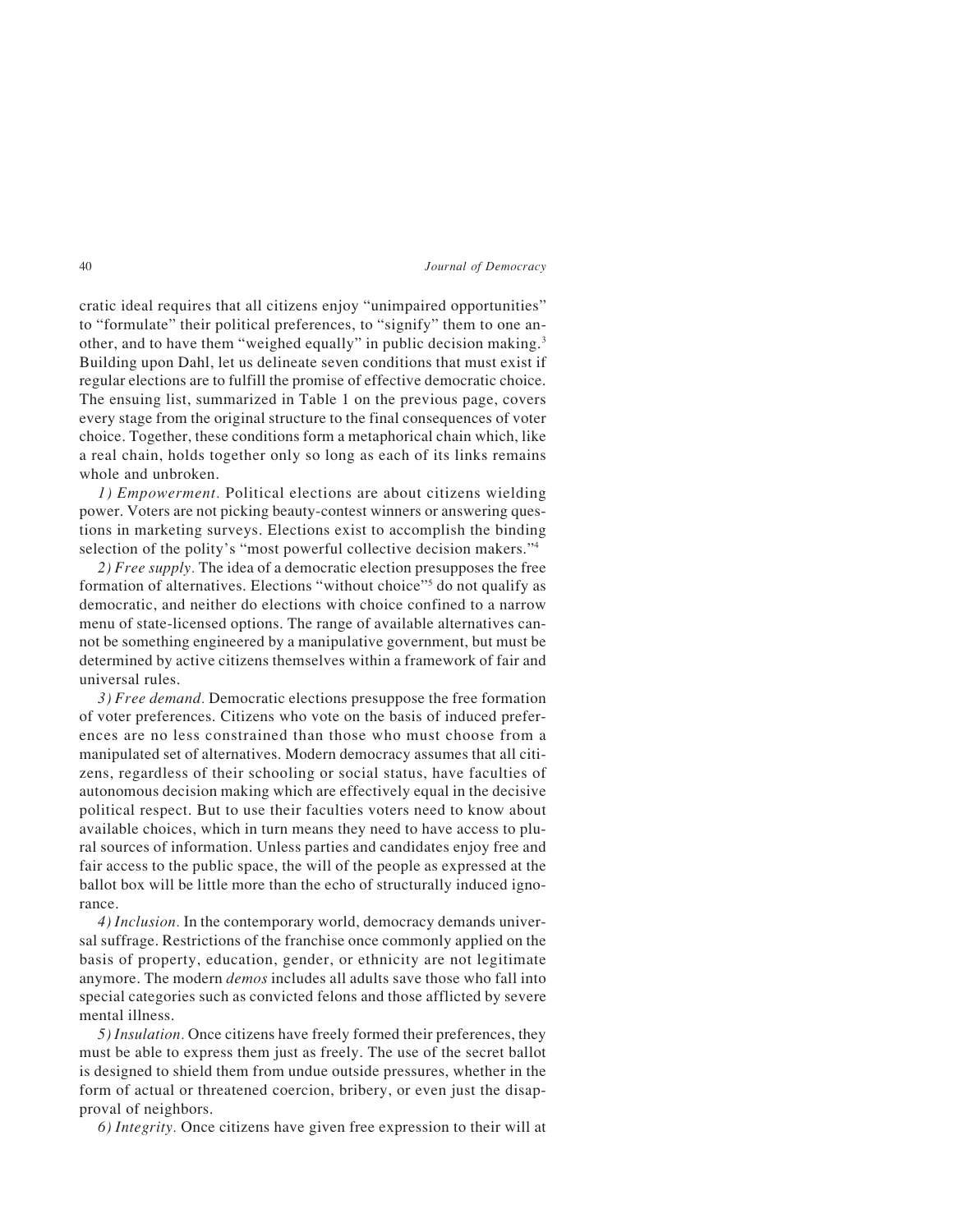the polls, competent and neutral election management must count their votes honestly and weigh them equally. Without bureaucratic integrity and professionalism, the democratic principle of "one person, one vote" remains an empty aspiration.

*7) Irreversibility.* Like elections that begin without choice, elections that end without consequences are not democratic. The winners must be able to assume office, exercise power, and conclude their terms in accordance with constitutional rules. Here, the circle closes. Elections must be "decisive" *ex ante* as well as "irreversible" *ex post.* <sup>6</sup> If they do not invest winners with effective decision-making power, then they are only so much sound and fury, signifying nothing.

Elections may be considered democratic *if and only if* they fulfill each item on this list. The mathematical analogy is multiplication by zero, rather than addition. Partial compliance with democratic norms does not add up to partial democracy. Gross violation of any one condition invalidates the fulfillment of all the others. If the chain of democratic choice is broken anywhere, elections become not less democratic but undemocratic. Situated at a middling level of abstraction and complexity, this way of distinguishing between democratic and authoritarian elections offers at least two distinct advantages.

First, it narrows the gap between continuous and dichotomous conceptions of democracy. While attentive to nuance and gradation, it also takes into account "qualitative leaps" in the contested border regions that divide democracy and authoritarianism. It encourages close attention to empirical detail while offering a conceptual scheme to order and weight the innumerable checklist items that election observers use to assess electoral processes. Though cognizant of the foggy zone of ambiguity that spans democracy and authoritarianism, it still provides systematic justification for the notion that democratic regimes form "bounded wholes"—coherent configurations of essential attributes. 7

Second, the idea of a coherent chain of democratic choice opens the way to "contextualized comparisons" of electoral regimes.<sup>8</sup> Authoritarian incumbents may play the electoral-control game by attacking any link in the chain. But whichever approach or approaches they choose, the idea of basic norms linked together into a unified whole by the logic of democratic choice can help to reveal their maneuvers for what they are.

## **Engineering Authoritarian Elections**

The above review of what makes for democratic elections takes into account every dimension of electoral choice, from its object to its impact. The chain of democratic choice is complete. No links to be added, none to be taken away. Yet authoritarian rulers may break any of the links in more than one way. The limits of the authoritarian imagination are not logical, but empirical. Rulers may choose a number of tactics to help them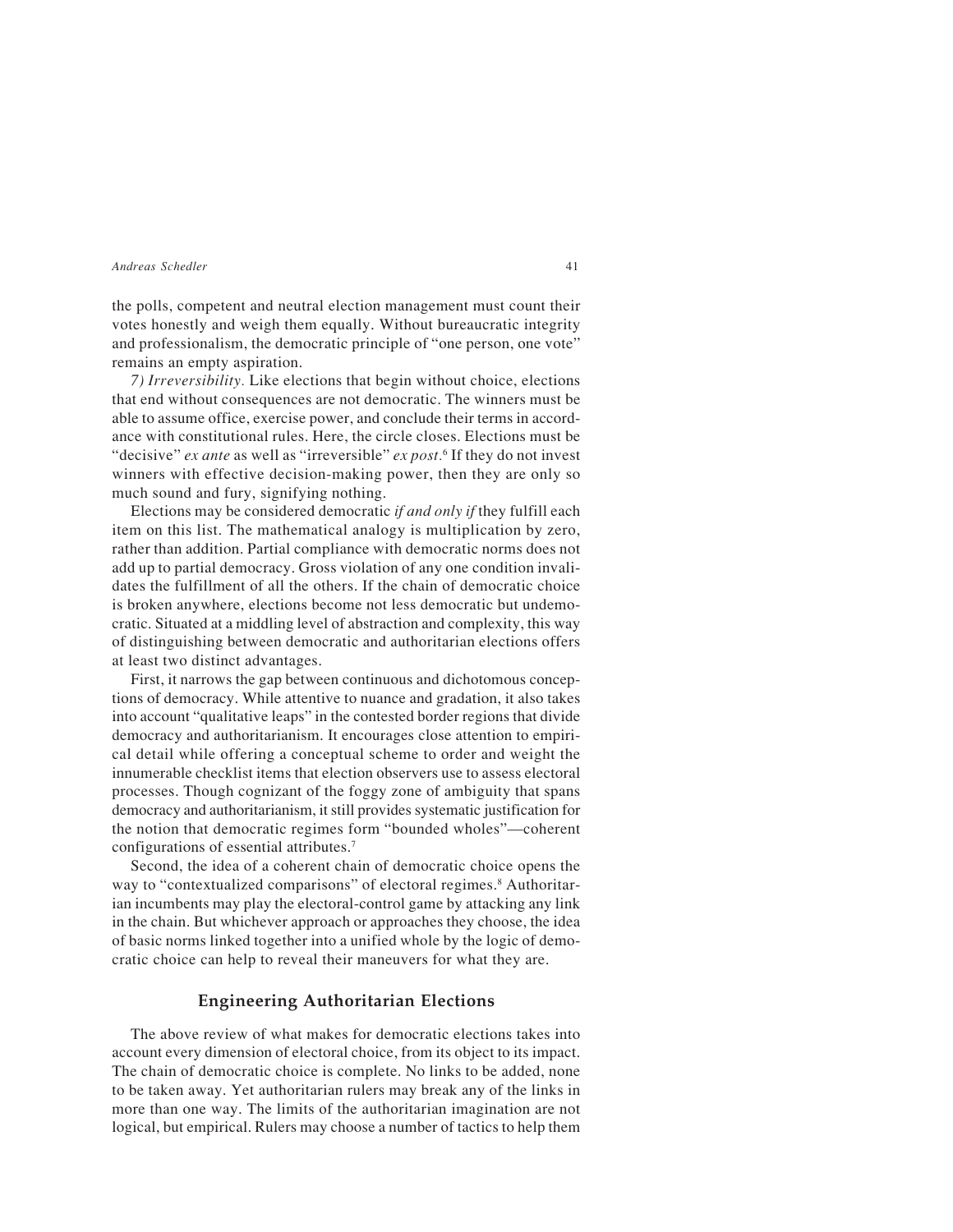carve the democratic heart out of electoral contests. What follows should be understood as only a preliminary list, corresponding to the seven links enumerated in Table 1 on page 39.

1) Authoritarian rulers may preempt potential threats emanating from popular elections by circumscribing the scope of elective office through the use of *reserved positions.* Some authoritarian regimes allow voters to fill subordinate positions of public authority, while keeping the "high center" of power shut off from electoral pressures. Local elections in Taiwan until the early 1990s, as well as legislative elections in contemporary Morocco and authoritarian Brazil (1964–85), exemplify such strategies of electoral confinement. Authoritarians may also keep elected officials from acquiring real power by establishing *reserved domains* to cut these officials off from effective decision making. <sup>9</sup> Official posts are filled through elections, but crucial policy areas are removed from their jurisdiction. Guatemala in the late 1980s, Chile after Pinochet, and contemporary Turkey all furnish examples of formal "fencing-off" strategies, with the military walling off certain policy domains from democratic interference.

2) At times, authoritarian incumbents can emerge victorious from transitional elections thanks not to their own "cleverness but the ineptitude of [their] opponents."10 With lamentable frequency, however, such incumbents find ways to engineer the failure of opposition parties. Most transitional regimes lack anything resembling a consolidated party system. Alert authoritarian rulers can take advantage of this fluidity to split or marginalize inexperienced opposition groups.

The means by which authoritarian incumbents can secure the *exclusion* of competitors are manifold. The attempted or actual murder of opponents, as in Togo in 1991 and in Armenia in 1994, is the most extreme form of candidate screening. Much more common is the softer technique of banning parties and disqualifying candidates. Expelling parties and candidates from the electoral game is sometimes a simple act of arbitrariness.

Often, however, ruling parties hand-tailor legal instruments that permit them to exclude opponents from electoral competition. The electoral laws of post-revolutionary Mexico kept regional and religious parties as well as independent candidates out of the electoral arena. In Côte d'Ivoire, Kenya, and Zambia incumbent presidents used custom-made "nationality clauses" to prevent their most serious competitors from running. In the Gambia, coup-monger Yahya Jammeh pushed through a new constitution that shut the country's entire political elite out of the electoral game. In much of the Arab world, radical Islamist movements are either legally proscribed (as in Egypt, Tunisia, and Algeria) or admitted but tightly curbed (as in Yemen and Jordan). In contemporary Iran, candidates' revolutionary credentials are subject to tight evaluation by state agencies and religious authorities.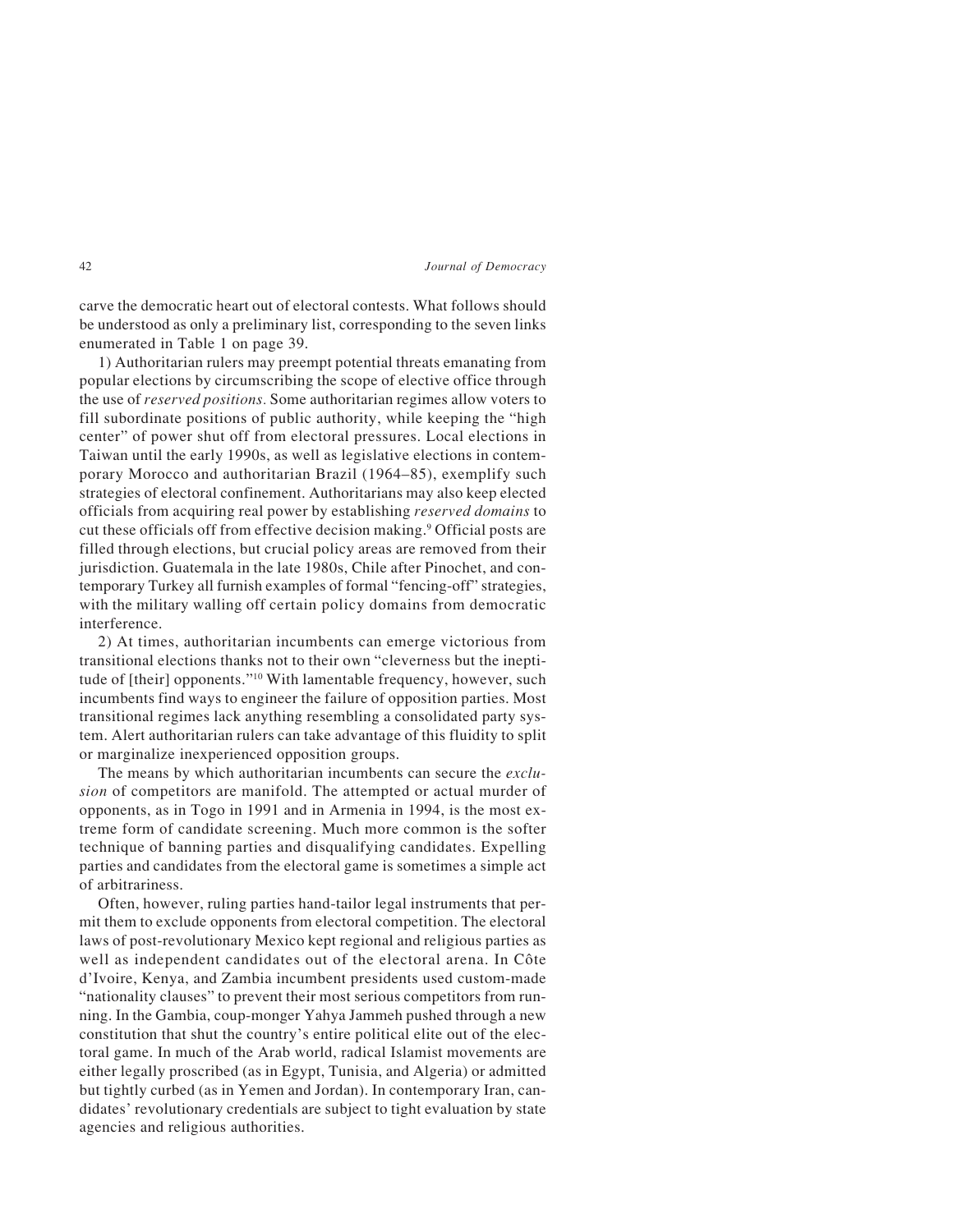Since at least the time of the ancient Romans and their policy of *divide et impera,* authoritarian rulers have been seeking to cause *fragmentation* among their opponents. To outlaw opposition parties and allow only unaffiliated individuals to contest elections, as in Taiwan until 1989, or

*Fareed Zakaria has described regimes that are "routinely ignoring constitutional limits on their power and depriving citizens of basic rights and freedoms" as "illiberal democracies." Illiberal they surely are, but democratic?*

to ban parties in general, as in contemporary Iran and Uganda, represents the most radical device for disorganizing electoral dissidence. But authoritarian incumbents have other, subtler ways of keeping opposition from coalescing. They may weaken opposition parties by informal practice, as Kenya's President Daniel arap Moi did by "harassing or bribing the leaders of any new parties until splits occurred or key members defected."11 They may also design institutions to secure this end, as Peru's President Alberto Fujimori did by securing passage of an election law that mandated an extreme form of propor-

tional representation in races for Congress.

3) To prevent voters from acquiring fair knowledge about available choices, incumbents may strive to prevent opposition forces from disseminating their campaign messages. Dissenters may find themselves shut out of the public space by denial of their rights to speak, peaceably assemble, or move about freely; or be stripped of reasonable access to media and campaign resources.

For elections to qualify as democratic, they must take place in an open environment where civil and political liberties are not subject to *repression.* Nevertheless, numerous regimes exhibit a "strange combination of remarkably competitive elections and harsh repression."12 Southeast Asia's electoral autocracies have practiced "the containment of liberal participation" while tolerating electoral contestation, which has resulted in "a desultory mix of freedoms and controls."13 In many sub-Saharan countries, electoral contests have gone hand in hand with pervasive statesponsored violence. Fareed Zakaria has described regimes that are "routinely ignoring constitutional limits on their power and depriving citizens of basic rights and freedoms" as "illiberal democracies." <sup>14</sup> Illiberal they surely are, but democratic?

When authoritarian incumbents go out to face the voting public and get its electoral seal of approval for their continuance in power, they often confront emerging opposition parties under conditions of radical *unfairness.* In case after case, this unfairness has to do with money and the media. Usually, electoral authoritarians enjoy ample access to public funds and favorable public exposure. The whole apparatus of the state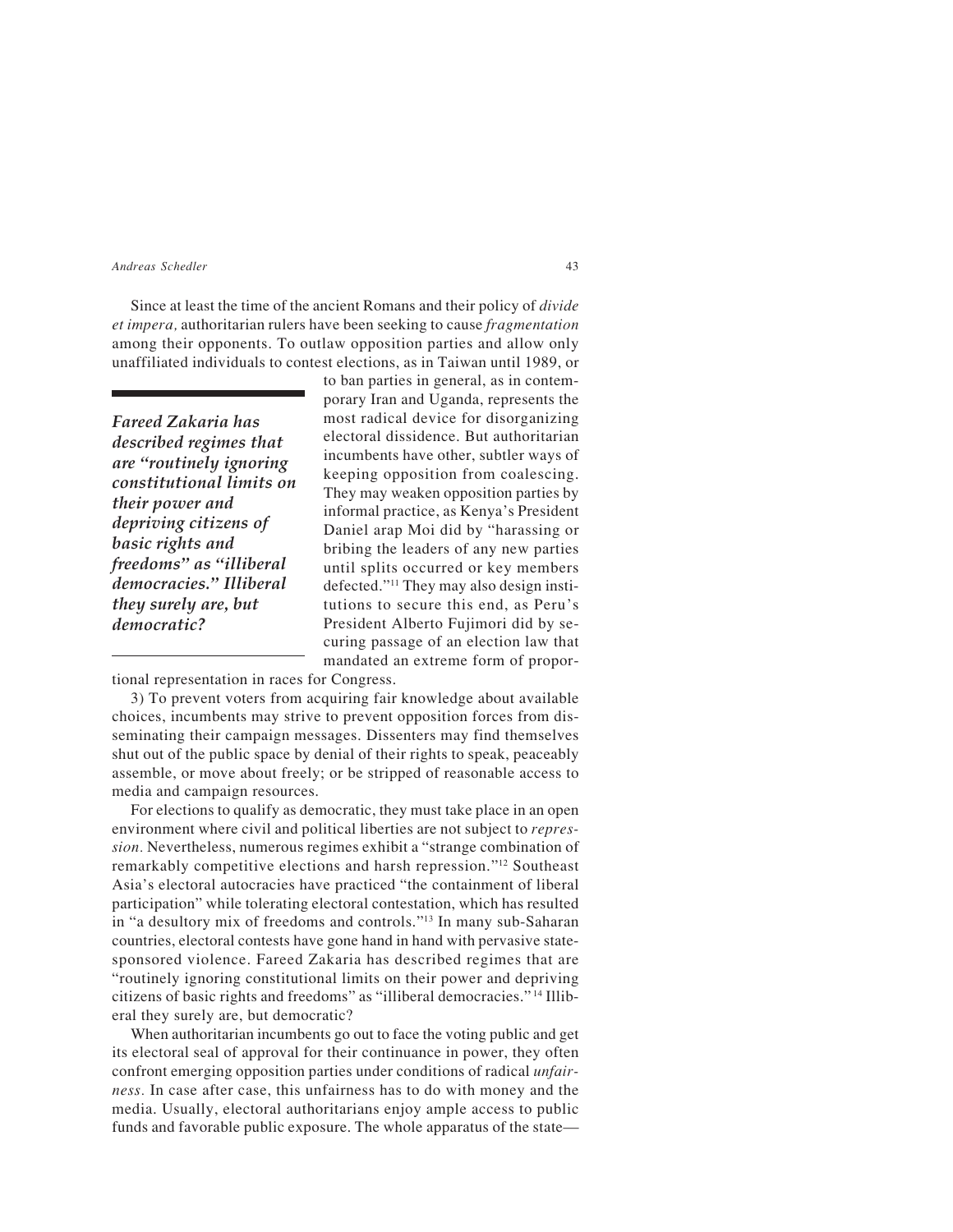often including government-run media—is at their beck and call, and they often can harass or intimidate privately owned media organs into ignoring opposition candidates.

4) Ever since the invention of representative government, political actors have been tempted to control electoral outcomes by controlling the composition of the electorate, whether by formal or informal means. In the contemporary world, *formal disenfranchisement* is a very tough "sell" both domestically and abroad. Legal apartheid is not a viable model anymore. Today, even the most hard-boiled electoral autocracies commonly grant universal suffrage to their citizens.

The real growth end of the business, therefore, lies in the realm of *informal disenfranchisement.* "Ethnic cleansing," the persecution, physical elimination, and forced displacement of certain groups of citizens, as of non-Arabic-speaking blacks in Mauritania in the early 1990s, is the most atrocious way of stripping citizens of their franchise (and much more). Less uncivil authoritarians may resort to subtler techniques. They may devise registration methods, identification requirements, and voting procedures that are universal in form but systematically discriminatory in practice. In addition, they may manipulate the voter rolls, illicitly adding or deleting names, or bar voters from polling stations on trumpedup legal or technical grounds.

5) Voters must be *insulated* from undue outside pressures if they are to choose freely. If power and money determine electoral choices, constitutional guarantees of democratic freedom and equality turn into dead letters. Clearly, violence or the threat of it can keep voters from exercising a free choice. (Intimidation may take subtler forms as well.) When authoritarian rulers resort to systematic violence against opposition candidates, civil society, and independent media outlets—as Zimbabwe's President Robert Mugabe did in 2000—they may or may not succeed, but clearly they have stepped beyond the bounds of democratic politics.

Concerns about the "clientelist control" of poor voters tend to arise whenever electoral competition unfolds in contexts of glaring socioeconomic inequality. Accordingly, in many new democracies, such as the Philippines and Mexico, reform-minded parties and civic associations have been worrying about corrupt political entrepreneurs trying to buy the votes of the poor. 15

6) Even if pre-electoral conditions allow for free and fair competition, authoritarian incumbents may still try to bend or break the will of the people through "redistributive" practices (electoral fraud) or rules of representation (institutional bias).

Electoral *fraud* involves the introduction of bias into the administration of elections. It can take place at any stage of the electoral process, from voter registration to the final tally of the ballots. It covers such activities as forging voter ID cards, burning ballot boxes, or padding the vote totals of favored parties and candidates. Invariably, though, it vio-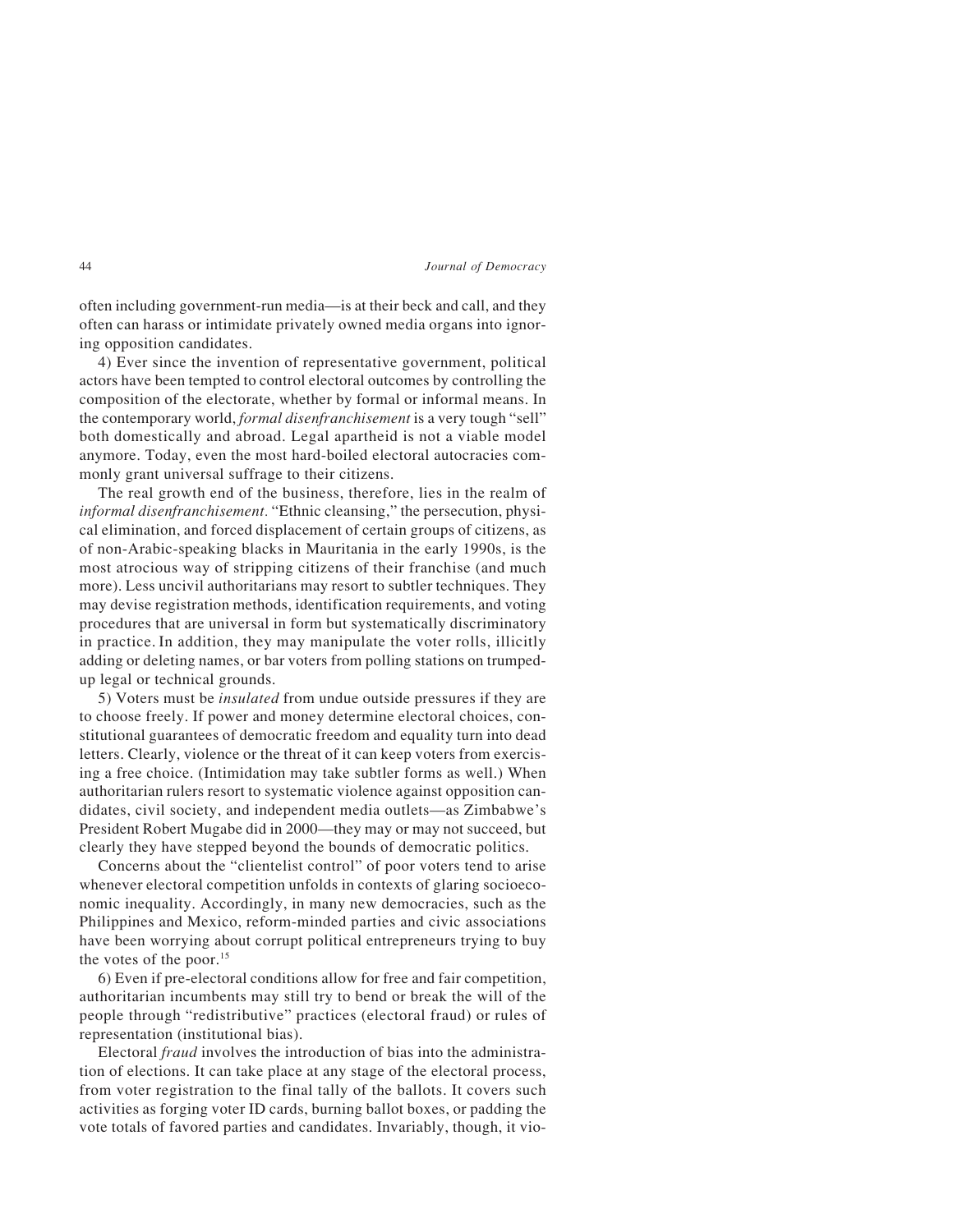lates the principle of democratic equality. Fraudulent practices distort the citizenry's preferences by denying voting rights to some citizens, while amplifying the voice of others. Clearly, electoral alchemy has been a favored pursuit of authoritarian incumbents worried by the uncertainty of transitional elections. From Haiti to Peru, from Yugoslavia to Azerbaijan, from Burkina Faso to Zimbabwe, governing parties have rigged or tried to rig the vote. In at least half of 81 protested elections registered worldwide during the 1990s, opposition parties claimed that they had been victims of fraud. 16

Authoritarian incumbents also can institute self-serving rules of representation granting themselves a decisive edge when votes are translated into seats. Rather than devising a minimally neutral framework of competition, they impose strongly "redistributive" rules to keep an eventual loss of votes from turning into a loss of power. In Mexico under the Institutional Revolutionary Party, Zimbabwe under Mugabe, and Croatia under Franjo Tudjman, majoritarian electoral rules proved effective at minimizing the parliamentary weight of opposition parties. In democratizing Mexico, a generous "governability clause" ensured that the ruling party could preserve its legislative majority with little more than a third of the vote. In other places such as Kenya, the Gambia, and Malaysia, authoritarian incumbents have relied on gerrymandering and gross malapportionment to help them keep winning despite losing.

7) The last link in the chain of democratic choice is the norm of irreversibility*.* Elections are meaningful exercises of democratic governance only if voters are able to endow elected officials with real power. Yet even if elections are decisive *ex ante,* with elected representatives enjoying full constitutional authority, they may still fail to be decisive *ex post.* They may turn inconsequential, too, when undemocratic actors put elected officials under their tutelage or straightaway remove them from their positions.

Students of new democracies have long been awake to the danger of "tutelary powers" undermining the authority of democratic politics. Under authoritarian tutelage, elected representatives possess their constitutional powers only on paper. In fact, they are subordinate to the whims and wishes of their unaccountable masters. At the time, Portugal following the1974 Revolution of the Carnations and Chile after Pinochet seemed to be clear examples of military guardianship.<sup>17</sup>

Cruder and more drastic than the assertion of tutelary powers is the classic coup or putsch, in which nondemocratic actors nullify electoral outcomes by either preventing democratically elected officials from filling their posts or by ousting them before their constitutional mandate has expired. Naturally, reversing electoral outcomes by aborting the electoral game leads not to electoral authoritarianism, but to plain (nonelectoral) authoritarianism.

This list of electoral sins raises intriguing questions. Our metaphor of a democratic chain of choice suggests that in normative terms all strat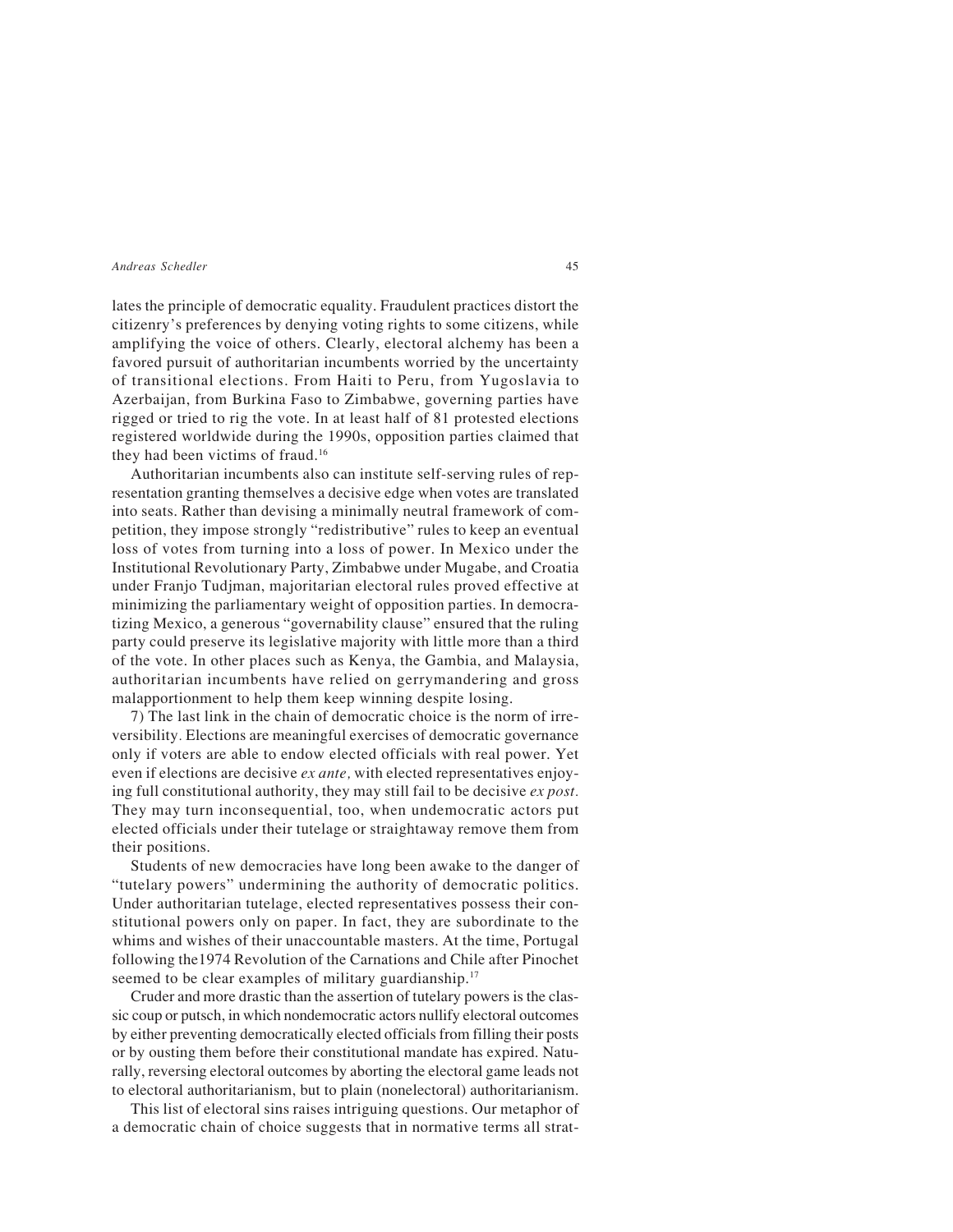egies of electoral containment are equivalent. To what extent is this true? Is it the same to shut out competitors as to buy off opposition voters? Is it the same to manipulate the mass media as to rob an election? The chain of choice also suggests that authoritarian transgressions are equivalent in practical terms. If this is true we may expect them to work like the tubes of a pipe organ. If some go down, others must go up. But to what extent and under which conditions are authoritarian rulers free to pick from the menu of electoral manipulation? Which combinations and sequences of nondemocratic strategies are viable and which are likely?

Unfortunately, scholars of comparative politics do not currently know much about the conditions under which authoritarian actors pursue, or stop pursuing, certain strategies or bundles of strategies. But perhaps the story of Mexico under the hegemony of the PRI can prove informative. There, the ruling party covered the country with a far-reaching web of control mechanisms that ranged from restricted civil liberties to exclusionary electoral rules. In the early 1980s, as the PRI came under pressure to permit democratization, its first response was to apply the "brake" of electoral fraud as a means of stopping opposition parties from making gains. As clean-election reforms gained ground, the PRI's electoral containment strategy shifted toward efforts to exploit the ruling party's privileged access to state resources and the mass media. Later, as the media became more open to the opposition's message and the electoral playing field grew more level, local PRI bosses played their last card by resorting to voter intimidation and vote buying—mostly without effect. This appears to be a plausible strategic sequence, but we do not yet know whether it is generalizable or unique to Mexico.

## **Electoral Authoritarianism in the World**

How can we recognize an electoral authoritarian (EA) regime? No current index of democracy is tailored to register particular authoritarian fractures in the chain of electoral choice. Still, even if we lack good longitudinal data, the careful classification of regimes by 2001 provided by Larry Diamond (on pp. 21–35 of this issue) permits to establish the current incidence of electoral authoritarianism in the world with reasonable confidence. In his classification of 192 independent states, Diamond relies on a combination of Freedom House scores, electoral data, and informed judgment. His regime typology differs from my own in one respect: He introduces finer distinctions in the space between electoral democracy and closed authoritarianism. We reserve this space for the broad category of "electoral authoritarianism," while he divides it three ways—into ambiguous regimes, competitive authoritarianism, and uncompetitive authoritarianism.

The distinction between competitive and uncompetitive regimes highlights a crucial source of variation among EA regimes: the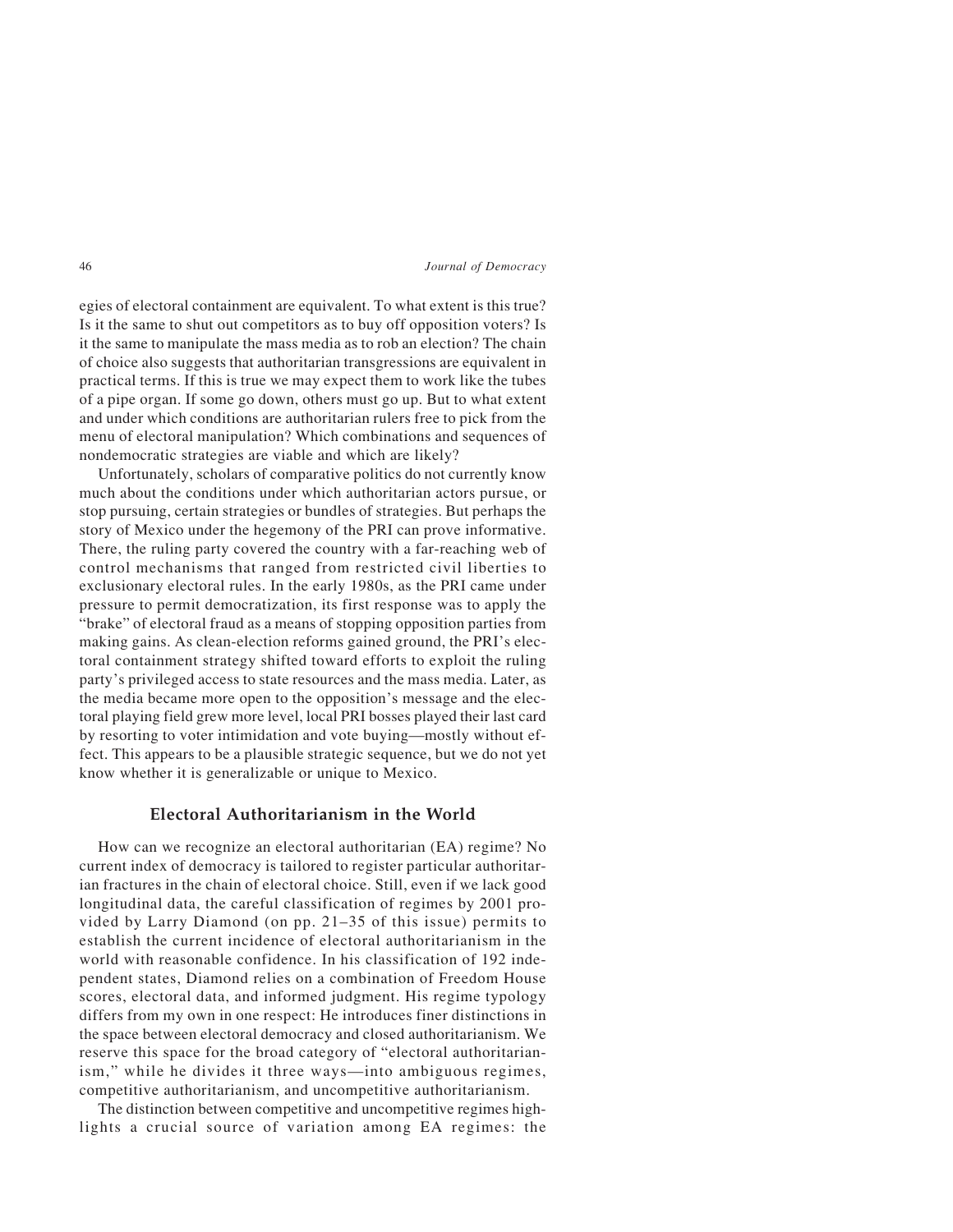| $P_{\rm H}$ , $P_{\rm H}$ and $P_{\rm H}$ , $P_{\rm H}$ and $P_{\rm H}$ = $P_{\rm H}$ |                  |                  |                         |                         |     |  |  |  |
|---------------------------------------------------------------------------------------|------------------|------------------|-------------------------|-------------------------|-----|--|--|--|
| <b>WORLD REGIONS</b> /                                                                | LIBERAL          | <b>ELECTORAL</b> | <b>ELECTORAL</b>        | <b>CLOSED</b>           |     |  |  |  |
| <b>REGIME TYPES</b>                                                                   | <b>DEMOCRACY</b> | <b>DEMOCRACY</b> | <b>AUTHORITARIANISM</b> | <b>AUTHORITARIANISM</b> | Σ   |  |  |  |
| <b>ABSOLUTE FIGURES</b>                                                               |                  |                  |                         |                         |     |  |  |  |
| Eastern Europe                                                                        | 11               | 3                | $rac{5}{7}$             | $\Omega$                | 19  |  |  |  |
| Central Asia & Caucasus                                                               | $\Omega$         | $\theta$         |                         |                         | 8   |  |  |  |
| Latin America & Carib.                                                                | 17               | 11               | 4                       |                         | 33  |  |  |  |
| N. Africa & Middle East                                                               |                  | $\Omega$         | 10                      | 8                       | 19  |  |  |  |
| Sub-Saharan Africa                                                                    | 5                | 10               | 26                      |                         | 48  |  |  |  |
| South, SE & East Asia                                                                 | $\overline{2}$   | 8                | 6                       | 8                       | 24  |  |  |  |
| World                                                                                 | 36               | 32               | 58                      | 25                      | 151 |  |  |  |
| WITHIN REGIONS (%)                                                                    |                  |                  |                         |                         |     |  |  |  |
| Eastern Europe                                                                        | 57.9             | 15.8             | 26.3                    |                         | 100 |  |  |  |
| Central Asia & Caucasus                                                               |                  |                  | 87.5                    | 12.5                    | 100 |  |  |  |
| Latin America & Carib.                                                                | 51.5             | 33.3             | 12.1                    | 3                       | 100 |  |  |  |
| N. Africa & Middle East                                                               | 5.3              |                  | 52.6                    | 42.1                    | 100 |  |  |  |
| Sub-Saharan Africa                                                                    | 10.4             | 20.8             | 54.2                    | 14.6                    | 100 |  |  |  |
| South, SE & East Asia                                                                 | 8.3              | 33.3             | 25                      | 33.3                    | 100 |  |  |  |
| World                                                                                 | 23.8             | 21.2             | 38.4                    | 16.5                    | 100 |  |  |  |
| <b>ACROSS REGIONS (%)</b>                                                             |                  |                  |                         |                         |     |  |  |  |
| Eastern Europe                                                                        | 30.5             | 9.4              | 8.6                     |                         |     |  |  |  |
| Central Asia & Caucasus                                                               |                  |                  | 12.1                    | $\overline{4}$          |     |  |  |  |
| Latin America & Carib.                                                                | 47.2             | 34.4             | 6.9                     | $\overline{4}$          |     |  |  |  |
| N. Africa & Middle East                                                               | 2.8              |                  | 17.2                    | 32                      |     |  |  |  |
| Sub-Saharan Africa                                                                    | 13.9             | 31.2             | 44.8                    | 28                      |     |  |  |  |
| South, SE & East Asia                                                                 | 5.5              | 25               | 10.3                    | 32                      |     |  |  |  |
| World                                                                                 | 100              | 100              | 100                     | 100                     |     |  |  |  |

**TABLE 2—THE REGIONAL DISTRIBUTION OF POLITICAL REGIMES IN THE DEVELOPING WORLD, 2001**

*Source:* Author's calculations based on Larry Diamond's Table 2 on pages 30–31 of this issue (with small adjustments).

competitiveness of their party systems. While democracy is "a system in which parties lose elections,"<sup>18</sup> electoral authoritarianism is a system in which *opposition* parties lose elections. Still, the relative strength of opposition forces varies substantially among electoral autocracies. In what I wish to call "competitive EA regimes" authoritarian rulers are insecure; in "hegemonic EA regimes" they are invincible. In the former, the electoral arena is a genuine battleground in the struggle for power; in the latter, it is little more than a theatrical setting for the self-representation and self-reproduction of power. Conceiving both competitive and hegemonic regimes as subtypes of electoral authoritarianism sets us looking for the broad "family resemblances" that unite them. For the present purpose, it allows us to collapse both into one broad category.

"Ambiguous" regimes, of course, are harder to classify. Assigning them to either side of the democratic-authoritarian divide involves a certain dose of arbitrariness. Preferring to err on the authoritarian side, and thus to classify democratic regimes as nondemocratic rather than the other way around, I count as electoral democracies only those ambiguous regimes listed by Diamond that show average Freedom House scores lower than 4.0 (Indonesia, Mozambique, and Paraguay). All others I sort into the electoral authoritarian box. Table 2 sums up the resulting distribution of regime types within and across world regions.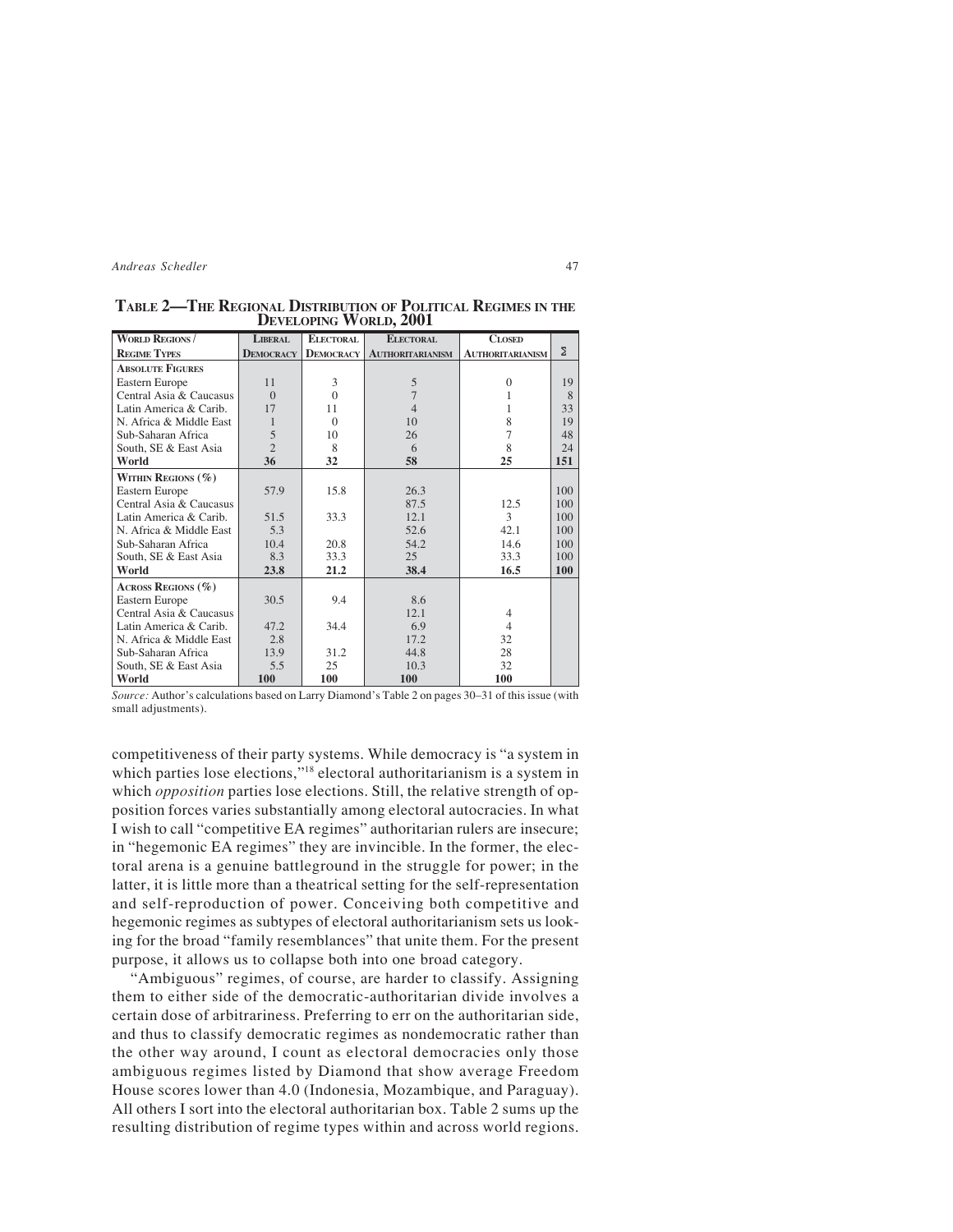The table excludes industrial democracies (Western Europe and Japan) as well as Pacific island states. In addition, it divides the heterogeneous world of postcommunist countries into Eastern Europe (19 countries, including the Baltic republics) and Central Asia and the Caucasus (8 countries).

What does the broad regional distribution of regime types look like? To begin with, the picture is somewhat less bright than one might expect as the "third wave" of global democratization rolls toward its thirtieth anniversary in the year 2004. Less than half (45 percent) of all countries outside the realm of established Western democracies qualify as either liberal or electoral democracies. The remainder host variants of authoritarianism, with EA regimes making up more than two-thirds (69.9 percent) of all autocracies. Overall, electoral autocracies have become the most common and closed authoritarian regimes the least common regime type, with the former representing 38.4 percent and the latter 16.5 percent of all countries in our basket.

Beneath broad global trends lie remarkable geographic variations. Eastern Europe and Latin America are fertile soil for democracy. Around three-quarters of the countries in each region (73.7 percent in Eastern Europe and 84.8 percent in Latin America) rate as either liberal or electoral democracies. These two regions together account for 77.8 percent of all liberal democratic regimes and 43.7 percent of all electoral democratic regimes in the developing world. By contrast, Arab countries, sub-Saharan Africa, the Caucasus, and Central Asia are homes of electoral authoritarianism. The percentage of countries hosting EA regimes runs as high as 87.5 percent in Central Asia, 54.2 percent in sub-Saharan Africa, and 52.2 percent in North Africa and the Middle East. Sub-Saharan Africa alone accounts for nearly half (44.8 percent) of all EA regimes. The most even regime distribution is to be found in South, Southeast, and East Asia. In this large and diverse part of the world, electoral democracy and closed authoritarianism form the most frequent categories, each covering one-third of the countries. Still, a sizeable share (one-quarter) of Asian countries are electoral authoritarian regimes, with the region accommodating about 10 percent of all EA regimes worldwide.

## **The Power of Elections**

Tremendous variation exists within the wide family of electoral autocracies. They show substantial differences in the strategies of electoral containment they employ as well as in the degree of political legitimacy they enjoy. Clearly, some are more repressive than others and some are more popular than others. Furthermore, electoral autocracies vary dramatically in their resilience, longevity, and trajectories of change. Some have been known to collapse in a matter of days: Fujimori's rule in Peru and Slobodan Milošević's in Serbia come to mind. Some have oscillated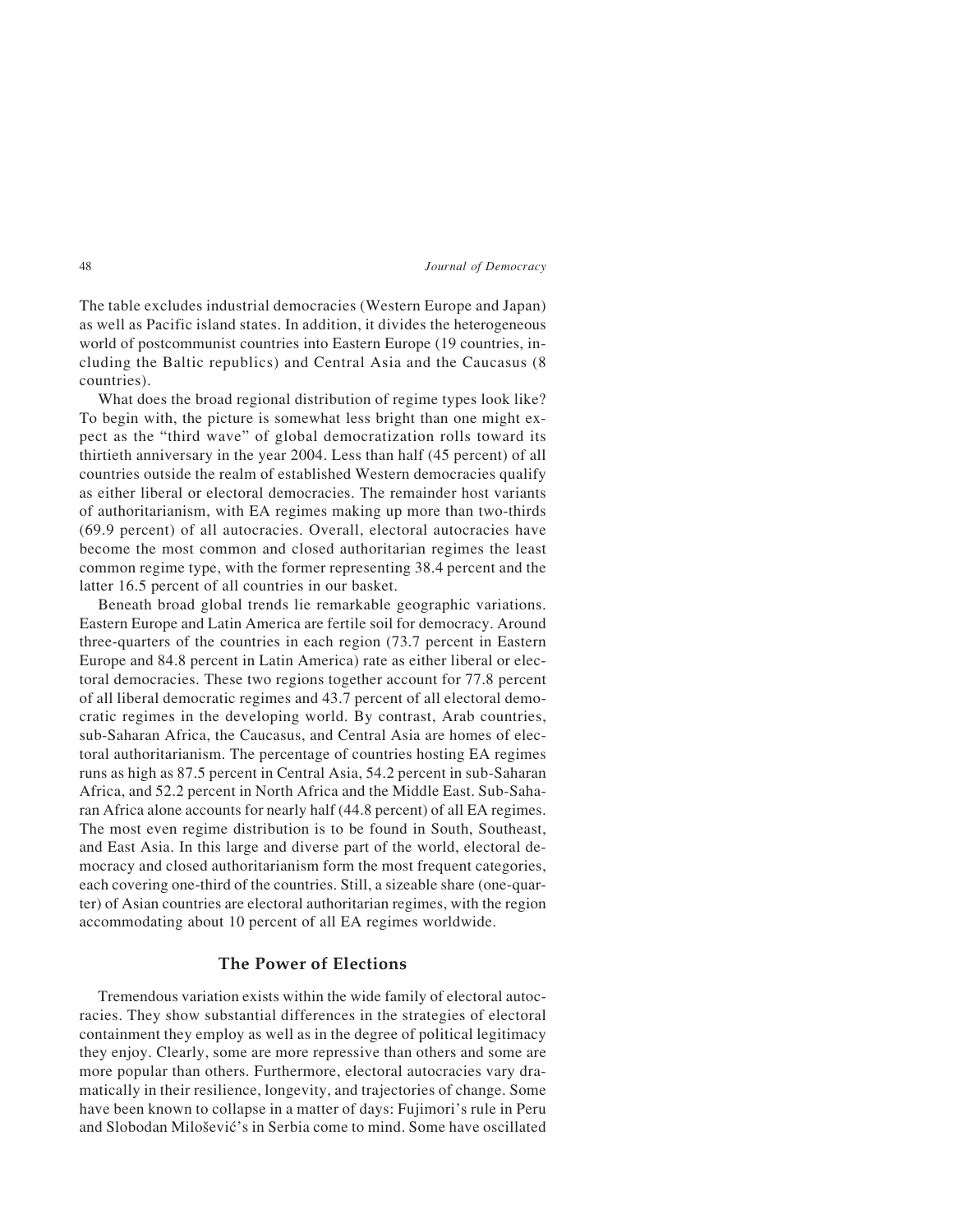between electoral authoritarianism and a more closed variety: One thinks of Pakistan and Nigeria. Other electoral authoritarian regimes such as Kenya, Malaysia, and Turkey have been surviving for decades. Still others, such as Senegal, Mexico, and Taiwan, turned into well-known success stories of gradual democratization. Driven by spiraling pressures of electoral competition and democratizing reform, they have made sustained progress toward liberal democracy.

But when are authoritarian elections regime-sustaining and when are they regime-subverting? What makes them now instruments of power, now levers for the opposition? Why do they sometimes keep authoritarian rulers in the saddle, and at other times lift them right out of their stirrups? To a large extent, it is the strategic interaction between authoritarian incumbents and the democratic opposition that determines how the structural ambiguity of electoral autocracies plays out. Yet the ultimate arbiters of the game are the military and the citizenry. The former have the power to abort it by force, the latter to subvert it through their votes. At times, the international community also may tip the balance. Unfortunately, the new global agenda after 11 September 2001, which clearly gives priority to security over liberty, may well end up favoring electoral autocrats over democratic electorates.

#### **NOTES**

The article has benefited from incisive observations by Jason M. Brownlee, Michael Coppedge, Steven Levitsky, Diego Reynoso, and Richard Snyder. Further comments are highly welcome and may be sent to *andreas@flacso.edu.mx.*

1. For similar recent diagnoses, see Thomas Carothers, "The End of the Transition Paradigm," *Journal of Democracy* 13 (January 2002): 5–21; Juan J. Linz, *Totalitarian and Authoritarian Regimes* (Boulder, Colo.: Lynne Rienner, 2000), 33–34; and Andreas Schedler, "The Nested Game of Democratization by Elections," *International Political Science Review* 23 (January 2002): 103–22. On "diminished subtypes" of democracy, see David Collier and Steven Levitsky, "Democracy with Adjectives: Conceptual Innovation in Comparative Research," *World Politics* 49 (April 1997): 430–51.

2. M. Steven Fish, "Authoritarianism Despite Elections: Russia in the Light of Democratic Theory and Comparative Practice," paper presented at the 2001 Annual Meeting of the American Political Science Association, San Francisco, 30 August–2 September 2001, 18.

3. Robert A. Dahl, *Polyarchy: Participation and Opposition* (New Haven: Yale University Press, 1971), 2.

4. Samuel P. Huntington, *The Third Wave: Democratization in the Late Twentieth Century* (Norman: University of Oklahoma Press, 1991), 7.

5. Guy Hermet, Alain Rouquié, and Juan J. Linz, *Elections Without Choice* (New York: John Wiley, 1978).

6. See also Guillermo A. O'Donnell, "Democracy, Law, and Comparative Politics," *Studies in Comparative International Development* 36 (Spring 2001): 13; and Adam Przeworski, "Democracy as a Contingent Outcome of Conflicts," in Jon Elster and Rune